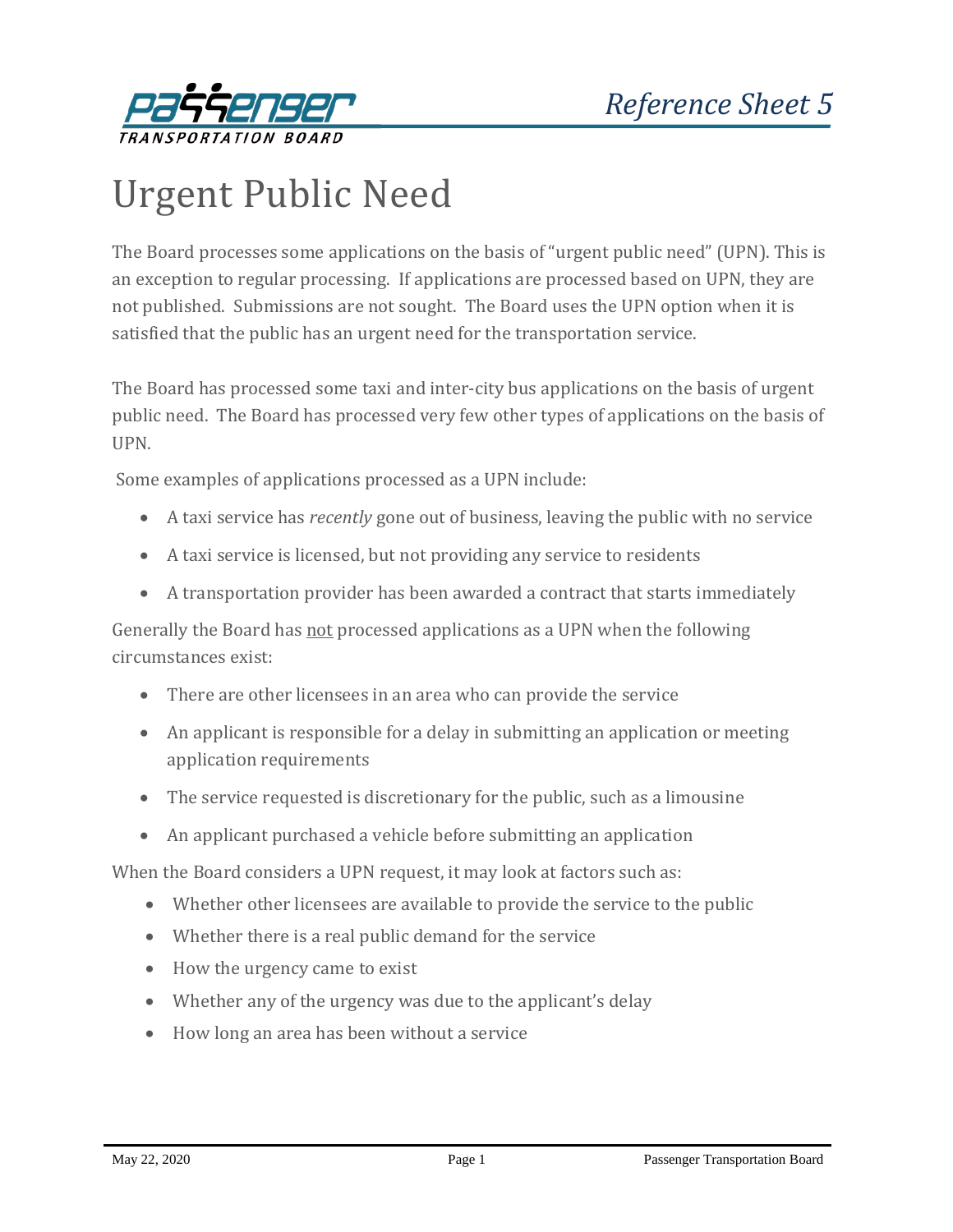## *How can I get my application processed as a UPN?*

You must ask the Board in a letter to process your application as a UPN. You must provide information to show that the public has an urgent need for your service. Information from other people that supports your claims is useful to the Board. For example, if there is no taxi service, a letter from your town council or police could confirm this. If you need a licence to satisfy a contract, a letter signed by the company you have the contract with should be included. You should also include the contract.

If you claim UPN, you should submit a complete application package. For information on requirements for specific types of applications, refer to the appropriate *[Application Guide.](http://www.th.gov.bc.ca/ptb/forms.htm#tabs-1)* A UPN application package may be less detailed than an application where "urgency" may not be a factor. There must still be enough information in the application for the Board to assess public need, applicant fitness and whether approval of the application would promote sound economic conditions.

- **Business plans** should provide a clear description of your service, your target customers and your operations. They should contain information to you show that you have the knowledge, skills, education/training and experience to run a transportation service.
- **Financial statements** should show that you have the resources required to start and maintain the service and that you have developed realistic cash flow projections.
- **Public Need** is critical**.** Why is there an urgent public need? Has a company stopped operating? Have you secured a new contract? You must provide objective evidence to support urgent public need.

If an application is too brief, the Board may undertake an investigation. This will delay the processing of the UPN application.

If the Board refuses to process your application on the basis of UPN, your application will be published. At this time, you may want to add information to your package. The Board usually accepts such information until the end of the publication period.